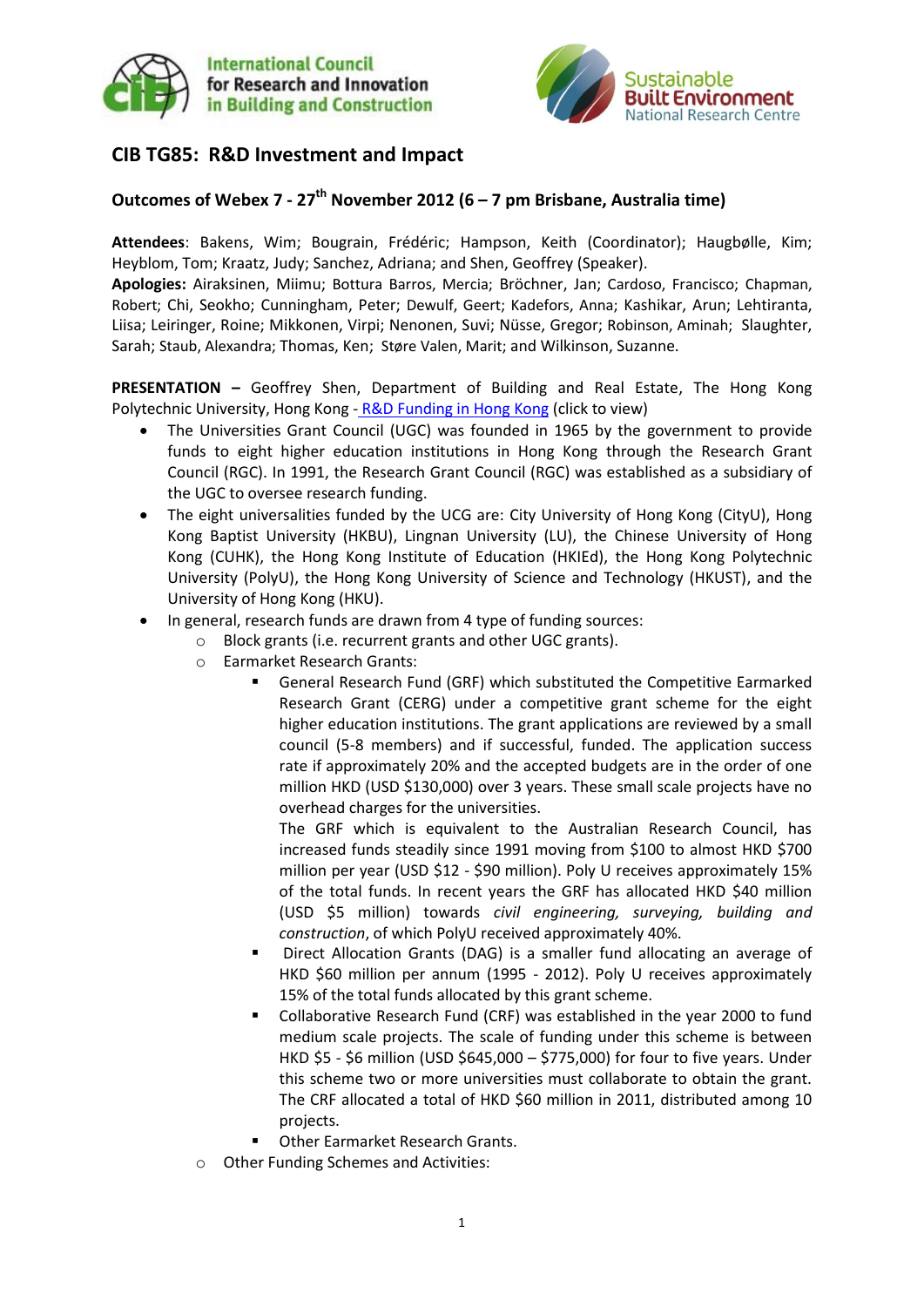- Theme Based Research Scheme (TBRS) was established in 2010 to fund large scale projects with budgets between HKD \$30 and \$60 million (USD \$4 to \$8 million). Under this scheme, several universities apply as group.
- Public Policy Research (PPR) was established in 2003 to fund projects in the scale of HKD \$500,000 (USD \$64,500) for a period of one to two years. PPR has allocated HKD \$8 to \$12 million (USD \$1 – \$1.5 million) (2003-2012) per annum.
- PhD Fellowship (HKPF) established in 2009 aims to bring international talent to Hong Kong, granting 135 positions per year choosing from over 5,000 applicants (2012 round ending December  $31<sup>st</sup>$ ).
- Other schemes and activities.
- o Other Government and Private Funds.
	- Industry Funds have varied wildly in the past 15 years and currently accounts for 1-2% of the total funds allocated to research activities.
	- **•** Other sources.
- The total UGC funded institutions has varied from HKD \$15 to \$25 (1991 2011) billion which is equivalent to  $1\% - 1.5\%$  of the total GDP. For the same period, the total funds allocated to research have varied between \$4 and \$7 billion HKD/year (20 - 30% from total UCG expenditures).
- PolyU's total income amounts to HKD \$4 \$5 billion per annum, 50% of which originates from public funds (mainly UGC) and  $2 - 8%$  from donation. Currently, less than 0.2% originates in the private industry.

*Discussion*

- Construction Industry Council recently started to provide funds for academic research but at a very small scale.
- The in-kind contribution from the industry is not accounted for in the statistics above.
- The low industry contribution to research is partially due to a shrinking manufacturing industry and the lack of other types such as pharmaceutical industry.
- Public funds are limited to the UGC and the RGC, any other source (even if coming from a department of the government) is accounted as industry funds.

#### **TG85 PUBLICATIONS**

*General*

*WBC13 Individual papers*

- Authors will be contacted individually regarding their attendance. Currently, we are targeting an afternoon session with the attendants, followed by a WebEx session with the members that are not able to attend. A dinner for the attending members will be planned.
- First paper submission now closed.

*CIB TG85 Book*

- Once the contracts with the publisher are finalised the abstracts of the individual chapters will be uploaded to the SBEnrc website.
- Summary of writing guidelines will be sent to all authors.

*CIB TG85 Industry Publication*

- Industry relevant case studies will be used to create a 20-page industry focused publication to be released at the WBC13 ( $\approx$  pages per case study). This publication will be made available to all congress attendees.
- The matrix sent earlier to the members will be used as a quick reference for the editors of the industry publication to select a representative sample of case studies that includes all dimensions and regions. Members were asked to populate the matrix using the case studies that will be discussed in their chapter.
- Potential copyrights conflicts will be clarified with Taylor and Francis in the coming weeks.

*KEY DATES*